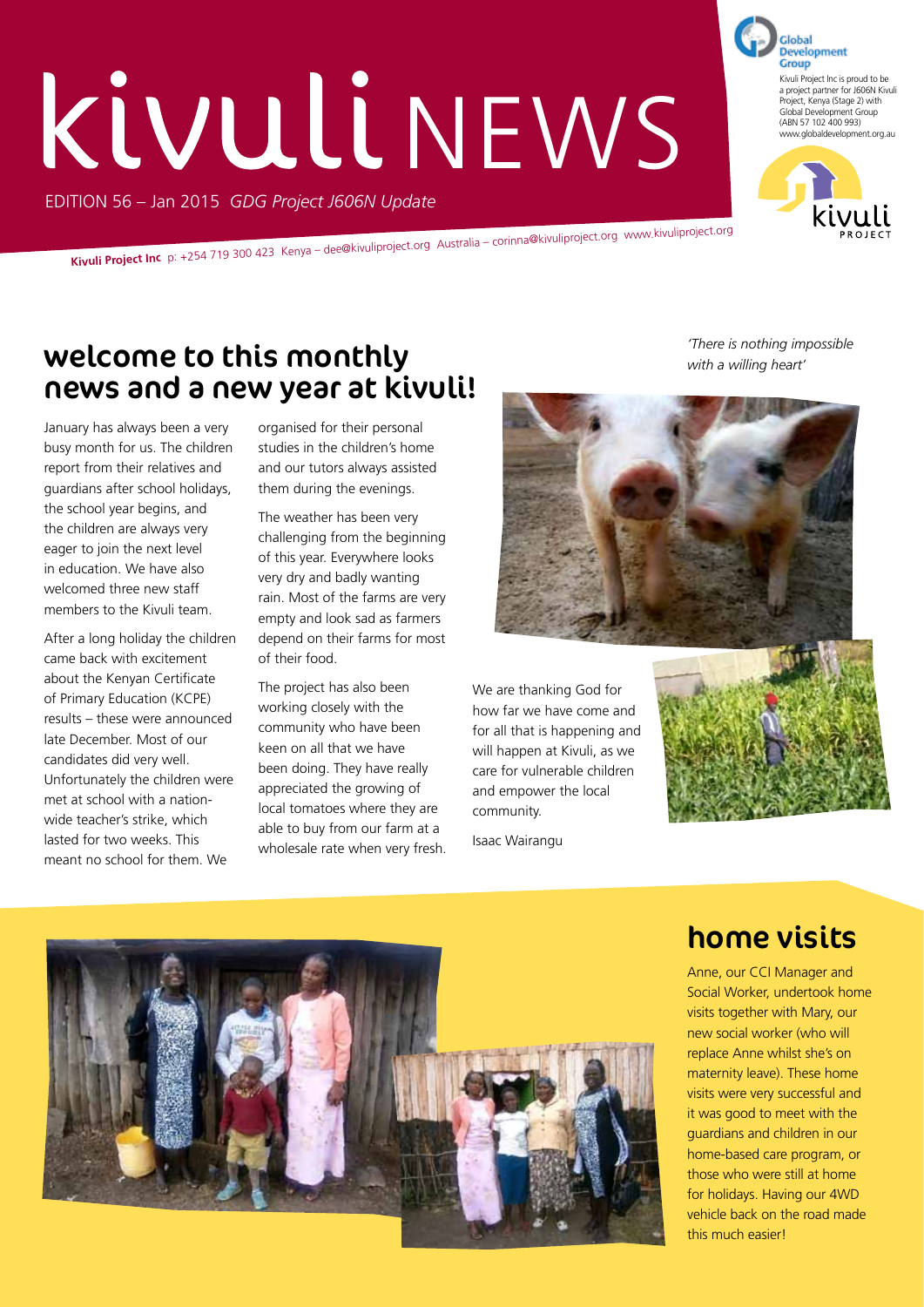#### children

All of the children had a great Christmas break and are now with us and back to school. Despite the nation-wide teacher's strike, our pupils were with books for the two weeks that strike lasted. Evening tuition went on as usual (our tutors were not on strike!) and they did their parts very well.

We had six children who were waiting for their KCPE resets. They scored very well and most received scores that will enable them to join high school. Four of them will be joining high school in early February, whilst two of

them will be joining technical school (polytechnic) to learn dressmaking/ tailoring and beauty/hairdressing. They are all happy with their results and are ready to join the next level.

We look forward to receiving the results for the three KCSE (Kenyan Certificate of Secondary Education) candidates who finished high school last year. We are hoping results will be out by the end of February.











#### farm

Our farm has been improving over time. We have been selling lots of tomatoes from both of our green houses – they look excellent. We're now thinking about what we might plant next in the Tandum greenhouse as the first harvest nears to an end. We are seriously considering trying to grow watermelon next.

We are continuing to source most of the fodder needed for our four cows and three calves, from the farm, and we still have some fodder we are irrigating. We have been able to acquire most of the required vegetables for the staff and children from our farm – even though the weather has been a great challenge to most farmers. This month we planted some peas and have cabbages, kales and spinach to plant in early February.

Our animals are doing so well. The pigs are happy and growing stronger every day. We are still using hydroponic farming to supplement their feed, which is proving beneficial. Soon we will be selling our first pigs. The calves are also doing well and we are looking forward to having more cows and more milk in future.